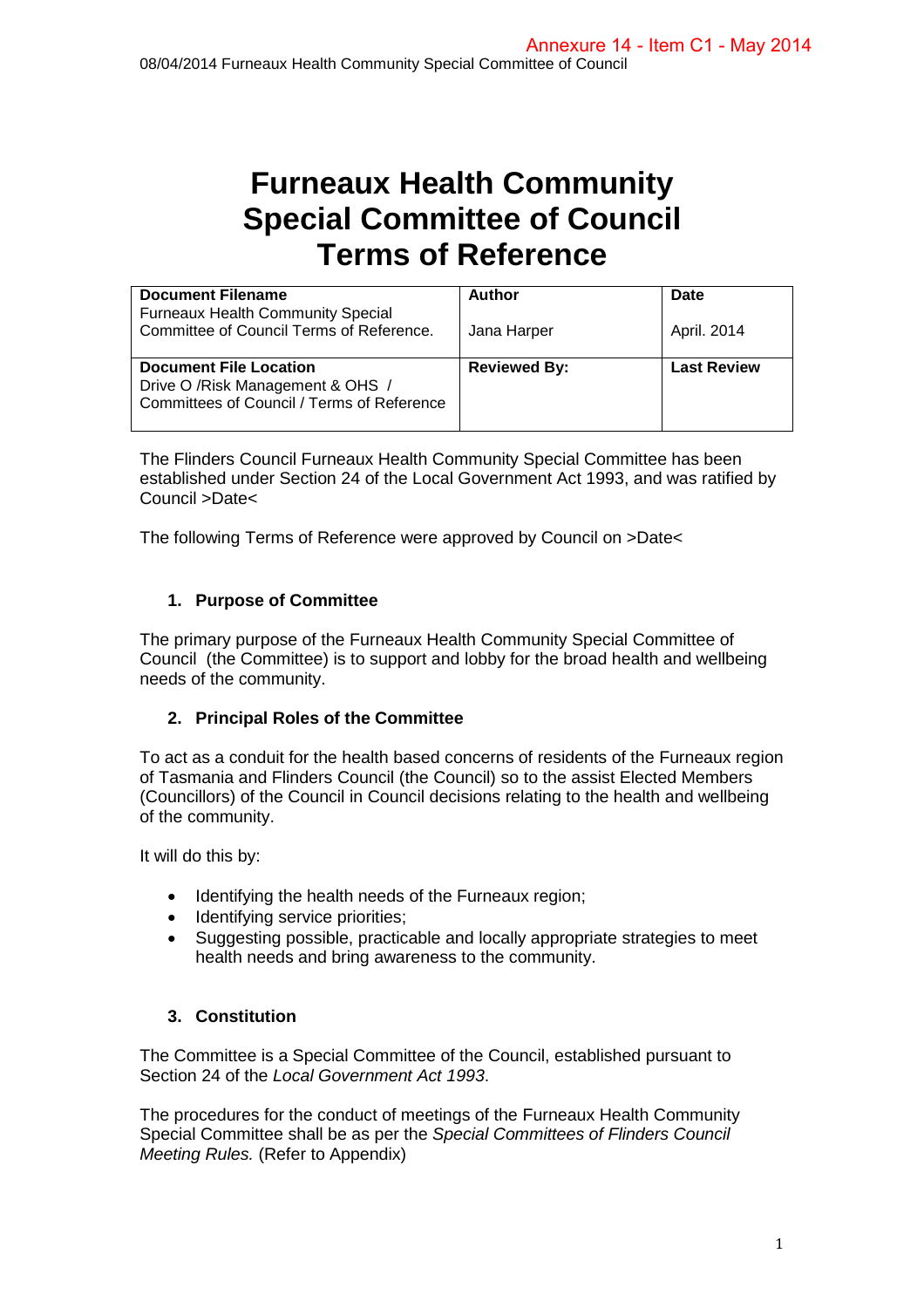The Committee may seek information from the General Manager to perform the functions required.

Unless otherwise directed by the Council, or identified in these Terms of Reference, the Committee will not have executive powers in regard to its findings and recommendations.

The Committee will make recommendations to the Council for its approval.

## **4. Membership**

The Special Committee shall consist of the following: Office Bearers

- Chairperson Elected member of Council and;
- Deputy Chairperson

Nominated members of the community appointed by Flinders Council.

Committee membership is formally appointed by the Council and will consist of not less than eight (8) members. A quorum will be five (5) members, which must include a Councillor.

Committee member terms will be up to the duration of 4-years. Special Committee positions are deemed vacant and all members will be nominated at the first Committee meeting held post Council's confirmation of Special Committees of Council which will subsequently be decided by the new Council 3 - 6 months post the local government elections.

Nominated members are then to be formally appointed by Council.

The Chairperson will be appointed by the Council.

The composition of the Committee will be reviewed every four (4) years coinciding with the Local Government Elections.

The Committee will consist of a minimum of eight (8) members drawn up as follows:

- a) Maximum of two (2) local government representatives;
- b) Six (6) to a maximum of twelve (12), community representatives, where possible, representing all major population centres and interest groups or service providers of the Furneaux region;
- c) Council staff (ex officio).

It is anticipated that community representatives will have:

- Good communication skills and the ability to disseminate information;
- The ability to assist in strategic planning;
- **Broad community networks:**
- Demonstrated capacity, as verified by community involvement to encourage practices and behaviours that will advance the health and well being of the Furneaux region community.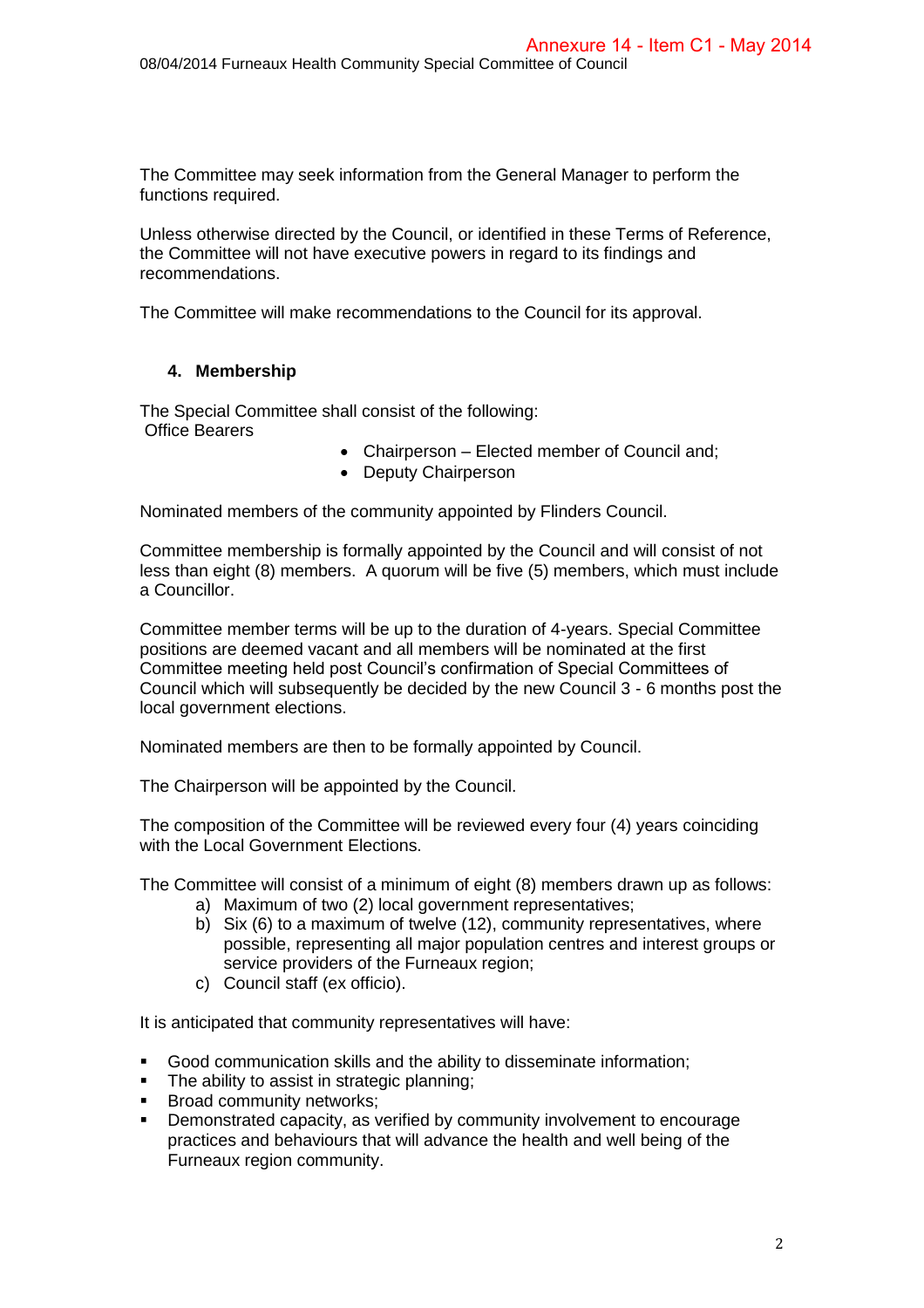Flinders Council may, on occasion, vary membership numbers.

Council may at any time reject a nominated member, remove, reappoint an appointed member, or appoint another member in his/her stead.

All Committee members are considered Volunteers of Council as they are essentially undertaking work for the Council and as such are automatically covered by Flinders Council's insurance for personal injury and public liability only while conducting the business of Council. This definition of *Volunteer* is taken from the *Work Health and Safety Act 2012.* All Committee members will be registered on Council's Volunteer register and will be required to be inducted on Council's Policies and Procedures, known as the *Flinders Council Volunteer Induction*.

All Flinders Council volunteers are to work within parameters and abide by any conditions as set out in their individual Volunteer Role Statements issued to them after their Volunteer Induction.

## **5. Special Committee Membership Vacancy**

Once a Special Committee vacancy is known by Council, nominations are solicited by Council via an advertisement in the Flinders Island News and via the Council website. Nominations received and accepted by Council are then put forward to the Special Committee for consideration. The Special Committee must then put forward to Council a recommendation for a formal appointment to be made at an ordinary meeting of Council.

## **6. Absence from Office**

The office of any member can be deemed vacant by Council if they are absent from (3) consecutive meetings of the Special Committee.

## **7. Meetings**

The Committee will meet not less than six (6) times a year. The Committee will hold additional meetings as and when required in order to fulfil its duties. Any two members of the Committee or the General Manager may request a meeting at any time.

Reasonable notice will be given of the meetings to all members of the Committee.

The General Manager and a minute taker can attend Committee meetings.

#### **8. Meeting Responsibilities**

Chairperson (and Deputy Chairperson)

The Chairperson of the Special Committee shall be an elected member of Council. The Chairperson is responsible for:

- Ensuring regular meetings of the Committee are held and that all members are advised of the meetings;
- Correspondence;
- Drawing up an agenda for the meetings;
- Presiding over the meeting to ensure adequate discussion/debate of all agenda items and any new business;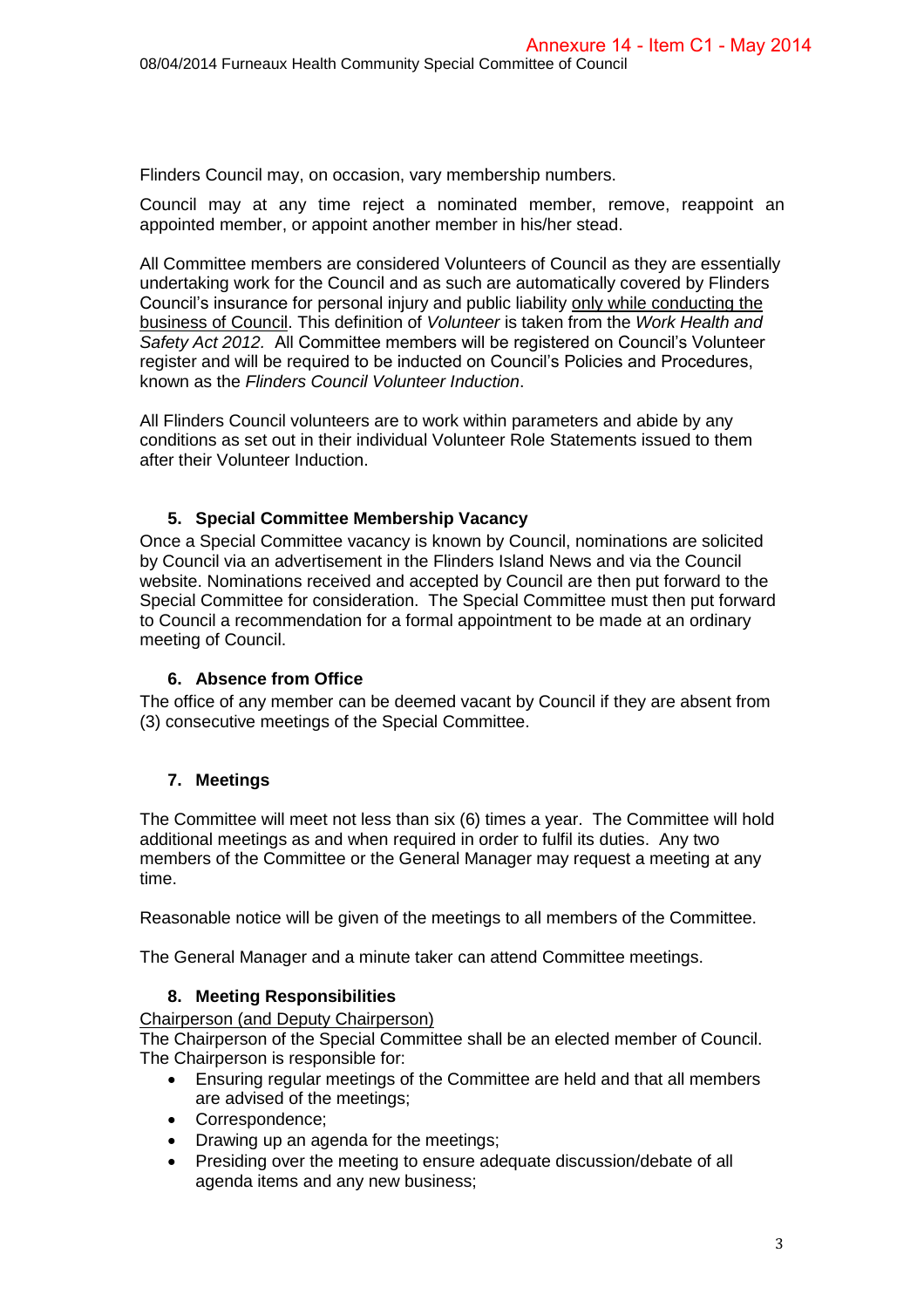- Orderly conduct of the meeting;
- Control of the voting process.

# **Deputy Chairperson**

The Deputy Chairperson of the Special Committee may temporarily stand in the Chairpersons position in his/her absence and may take on the responsibilities of the Chairperson as required.

## Minute Taker

The Minute Taker of the Special Committee is a Council appointed staff member who provides administrative support to the Chairperson and is responsible for:

- Sending out meeting notices Date, time, meeting place.
- Preparing agendas in consultation with the Chairperson.
- The recording and distribution of accurate minutes to Special Committee members. Minutes are to detail, attendance, points of discussion and decisions made.

#### Non - Office Bearing Special Committee Members

Responsibility to provide meetings with feedback from the local community and to contribute to constructive discussion on all agenda items and with regard to Point 1. and 2. of this document - Purpose and Principal Role of the Committee.

## **9. Sub-committees / Liaison groups:**

- a) The Committee may establish sub-committees for specific projects that align directly with the purpose of the Committee;
- b) Any sub-committee must include at least one (1) member of the Committee and shall be chaired by a member of the Committee. The chairperson of a subcommittee shall report the operations of the sub-committee to the Committee meetings.

## **10. Reporting**

The Chairperson will report to the next Ordinary Council Meeting following a Committee Meeting, on the outcomes of the Committee Meeting.

The Committee minutes are to be confirmed by the Committee and then presented to Council for acceptance as soon as is practicable and within (14) days after a meeting has been conducted.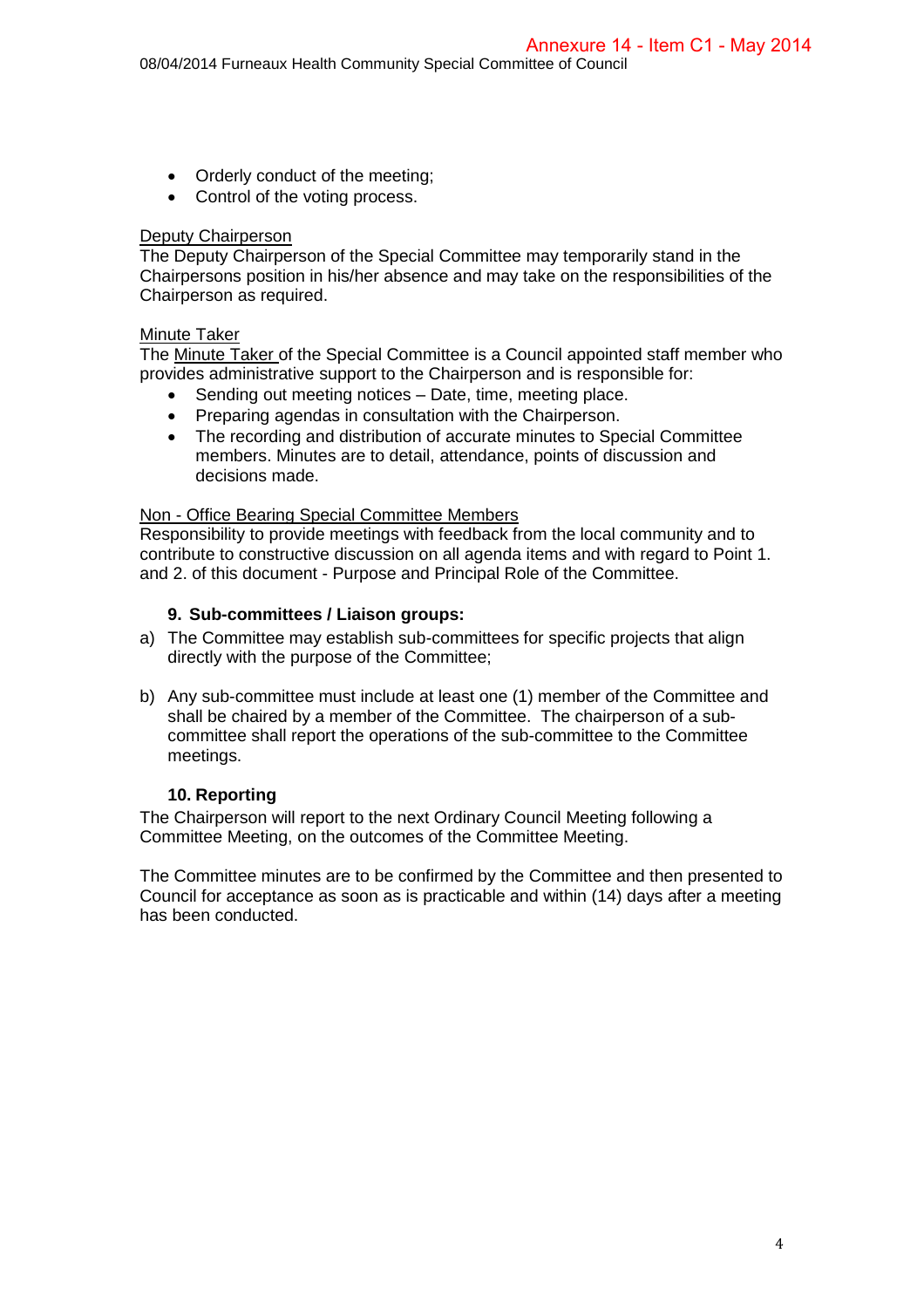## **Definitions**

In these Terms of Reference:

**"Special Committee"** means Flinders Council Furneaux Health Community Special Committee Special Committee appointed by the Council under *Section 24 of the Local Government Act 1993. (Tasmania)*

**"Council"** means Flinders Island Council.

**"Chairperson"** means the Chairperson of the Special Committee who shall be an elected member of Flinders Council and appointed as Chairperson of the Special Committee by Flinders Council.

**"Deputy Chairperson"** means the Deputy Chairperson of the of the Special Committee elected at the Annual General Meeting of the Special Committee and formally appointed by Flinders Council.

**"General Manager"** means the General Manger of Flinders Council.

**"Nominated Member"** means a person who has been nominated to fill a vacancy for the Special Committee.

#### **APPENDIX**